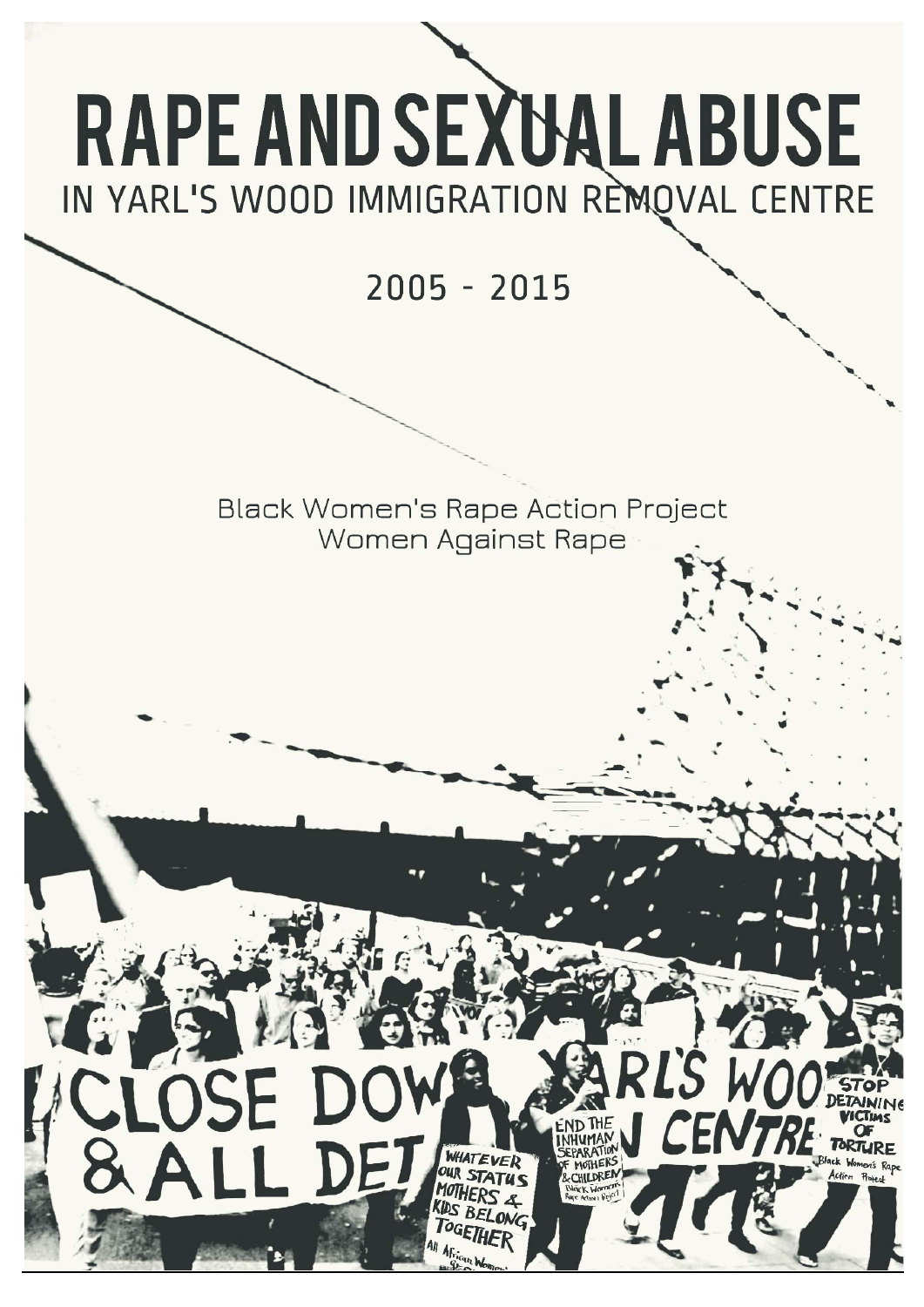**Black Women's Rape Action Project Women Against Rape www.womenagainstrape.ne**t

> **Crossroads Women's Centre** 25 Wolsey Mews London NW5 2DX T:020 7482 2496 F: 0202 7267 7297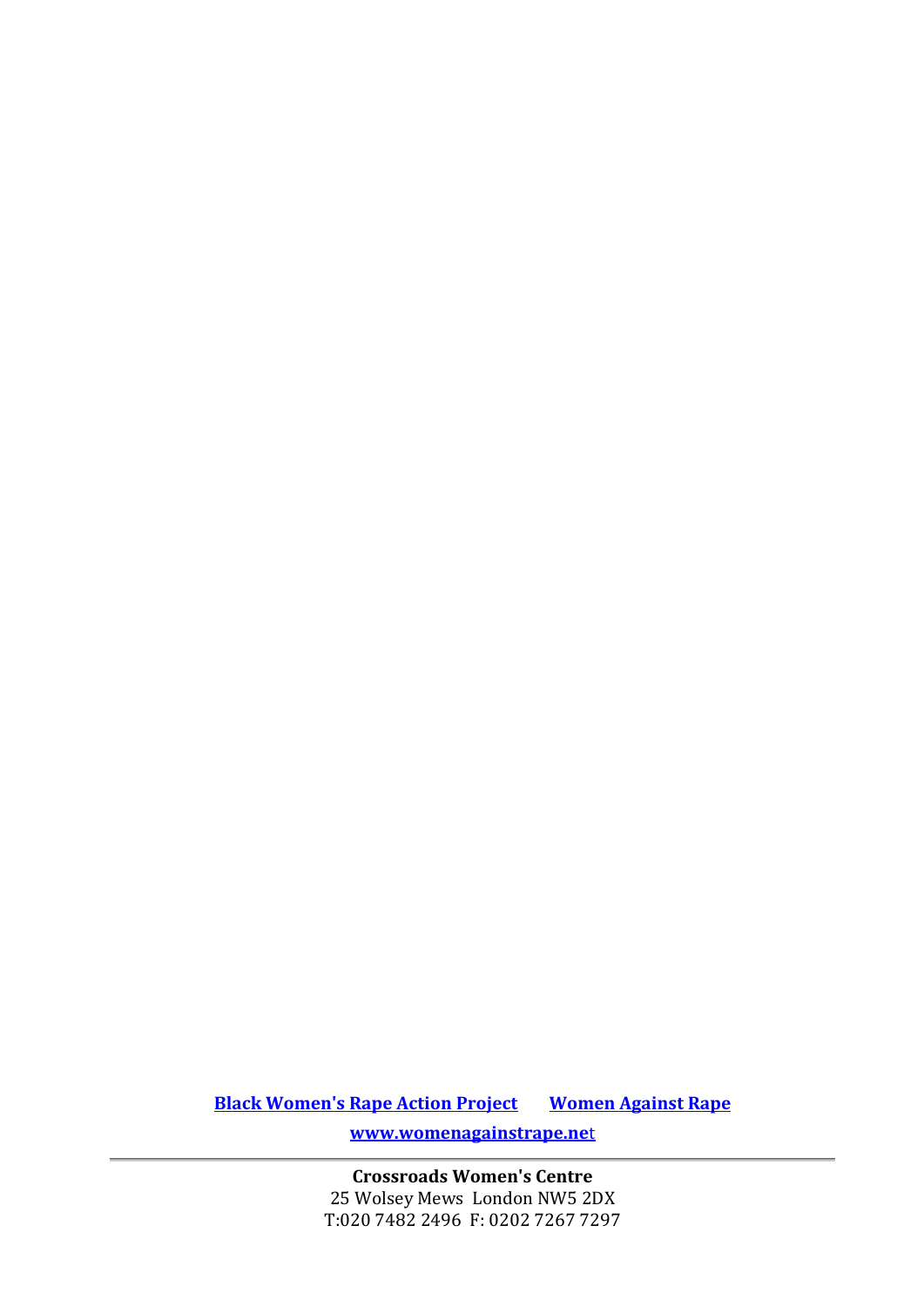# **RAPE AND SEXUAL ABUSE IN YARL'S WOOD IMMIGRATION REMOVAL CENTRE.**

"If you have to open your leas you will. You think that is the only way that you are able to *speak to your family. You have to give in."* – former detainee Yarl's Wood. 

Yarl's Wood opened in 2001 and began accepting women and families in 2002. In 2005, research<sup>1</sup> based on interviews with over 100 women in Yarl's Wood, published by Legal Action for Women, found that 70% of women in Yarl's Wood were victims of rape and/or other sexual violence prior to their detention. It was the first time that we know of that complaints of "sexual intimidation from guards" were documented. Since then, many more women have come forward with allegations of sexual harassment, abuse and even rape from guards.

This dossier brings together the many allegations that have been reported to two anti-rape organisations – Black Women's Rape Action Project (BWRAP) and Women Against Rape  $(WAR)$  – with other reports that have appeared in the media. It shows that a regime of predatory sexual abuse (including racist sexual abuse) has been allowed to flourish, that the guards responsible have stayed in post through takeovers by different private companies that over the years have had responsibility for running Yarl's Wood. Where reports of abuse have surfaced, the response from the authorities specifically Serco, the company which now runs Yarl's Wood, has been one of denial and cover-up. BWRAP and WAR work closely with the **All African Women's Group (AAWG)**, a self-help group of women asylum seekers, many of whom have been detained in Yarl's Wood. Many of the reports documented here come from AAWG members.

Imprisoning traumatised and vulnerable women is inhumane and sadistic (and flouts the government's own guidelines<sup>2</sup>). Giving guards power over women enables them to exploit women's vulnerability and abuse with impunity. It is grotesque and must be stopped.

Parliamentary efforts to address this have stalled. Despite a cross party All-Parliamentary Working Group recommending: detention should be limited to 28 days, that there should be no detention of rape survivors and pregnant women and expressing concern about the Detained Fast Track, healthcare and the denial of legal representation, no effective action has been taken. In June 2014, a parliamentary committee led by Keith Vaz MP summoned Serco officials to answer questions but never gathered information from women complainants and despite a protest by women seeking asylum at the committee, conducted the session in such an ineffective way that Serco was let off the hook.

On the basis of the information gathered in this dossier we are asking MPs and anyone concerned about violence against women and our right to live in safety free from abuse, to

<sup>&</sup>lt;sup>1</sup>"A Bleak House in Our Times - an investigation into women's rights violations at Yarl's Wood Removal Centre", Legal Action for Women, 2005. 

<sup>&</sup>lt;sup>2</sup> Home Office guidelines state that people with independent evidence of torture (including rape) should only be detained "*in very exceptional circumstances*": Detention Rule 35 Process: 

https://www.gov.uk/government/uploads/system/uploads/attachment\_data/file/257732/dentention‐rule35.pdf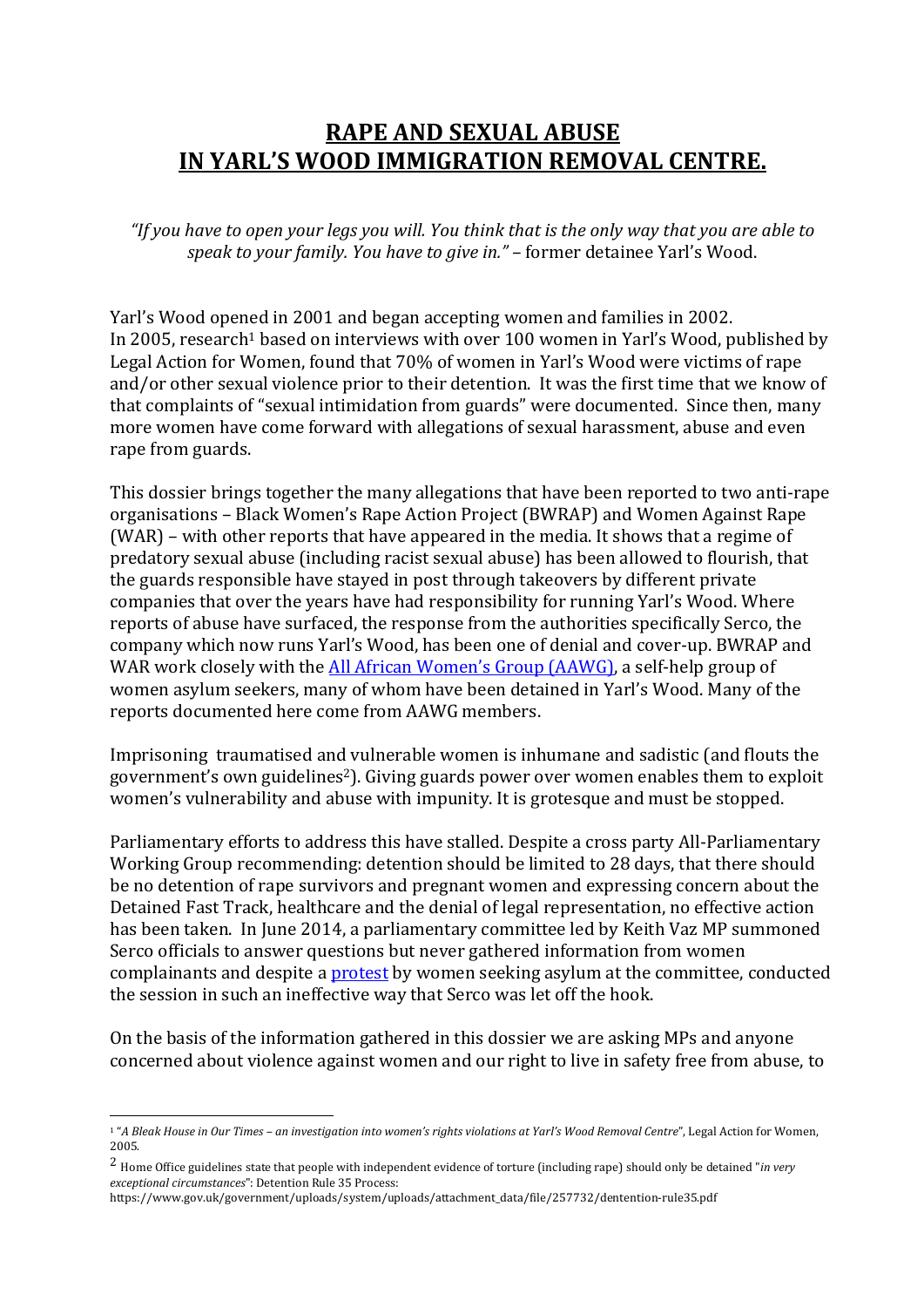support the demand for the closure of Yarl's Wood on the grounds that it is irredeemably corrupt. 

#### **1. A sample of incidents reported to Black Women's Rape Action Project and Women Against Rape:**

- In 2005, Ms A, a rape survivor from Uganda, reported that a male guard entered her room when she was semi-naked. She described how she had been raped by prison guards in Uganda and was fearful that this guard was going to do the same. She tried to commit suicide shortly after.
- In 2005, a woman reported that a semi-naked woman was sat on by male guards and badly hurt as a result but when her lawyer tried to pursue what happened the CCTV footage of this deportation had disappeared<sup>3</sup>. She also reported seeing other women pulled along the ground by guards so that their clothes were ripped off.
- In 2008, a pregnant woman reported a guard continually propositioning her for sex:

*"He flirted with me. I was scared, fragile and pregnant. The guards double date the women. Some women believe that a guard has their best interests at heart but they are easily taken in because they feel they have no other option to get help. Guards give the impression that they have the power to get women released.*"4

- In 2010, Verna Joseph, a woman from St. Lucia, who was in Yarl's Wood for seven months, reported how *"guards would come into my room and ask me for sex."* She described how one of the guards planted condoms in her room and that there was absolutely 'no respect' for the women with guards continually invading their privacy.<sup>5</sup>
- In 2011, a woman reported that a woman she knew had been made pregnant by a guard. This was corroborated by the media and the officer was suspended.<sup>6</sup>
- In 2013, women inside spoke about the rape of a woman by two guards.<sup>7</sup> The guards were fired but no criminal proceedings were brought against them.
- In October 2013, at an event organised by AAWG, BWRAP and WAR, women described a number of incidences, some of which were then reported in the *Guardian<sup>8</sup>*:
	- "*A male officer grabbed me when I was naked and still in bed. I started screaming and he covered it'*.
	- *"Guards watch naked women in the punishment room."*
	- *"Strip searching and suicide watch are used to harass and sexually humiliate women. Male guards are present when women are strip searched. If you are put on suicide watch, the guards watch you when you go to the toilet, they come into your room when you are sleeping. I woke up and a guard was standing over me shining a light in my face. I was very scared."*
- In 2015, a woman who tried to commit suicide had her pants taken down by male guards – she was trying to hide her mobile phone so they couldn't take it from her.

<sup>6</sup> http://www.bedfordshire‐news.co.uk/Yarls‐Wood‐guard‐probed‐pregnant‐detainee‐claim/story‐21716908‐detail/story.html  $\frac{7}{100}$  Women Against Rape internal correspondence. Reported in The Independent, Tues 29 October 2013

 <sup>3</sup> Press release, Legal Action for Women, 1 August 2005

<sup>&</sup>lt;sup>4</sup> Member of All African Women's Group, who was detained while pregnant and again (with her baby) after she gave birth <sup>5</sup> Video interview with BWRAP

http://www.independent.co.uk/news/uk/home-news/yarls-wood-immigration-detention-centre-needs-more-female-staff-afterdetainee‐abused‐by‐officers‐8909563.html 

<sup>8</sup> http://womenagainstrape.net/content/serco‐whistleblowers‐yarls‐wood‐sex‐claim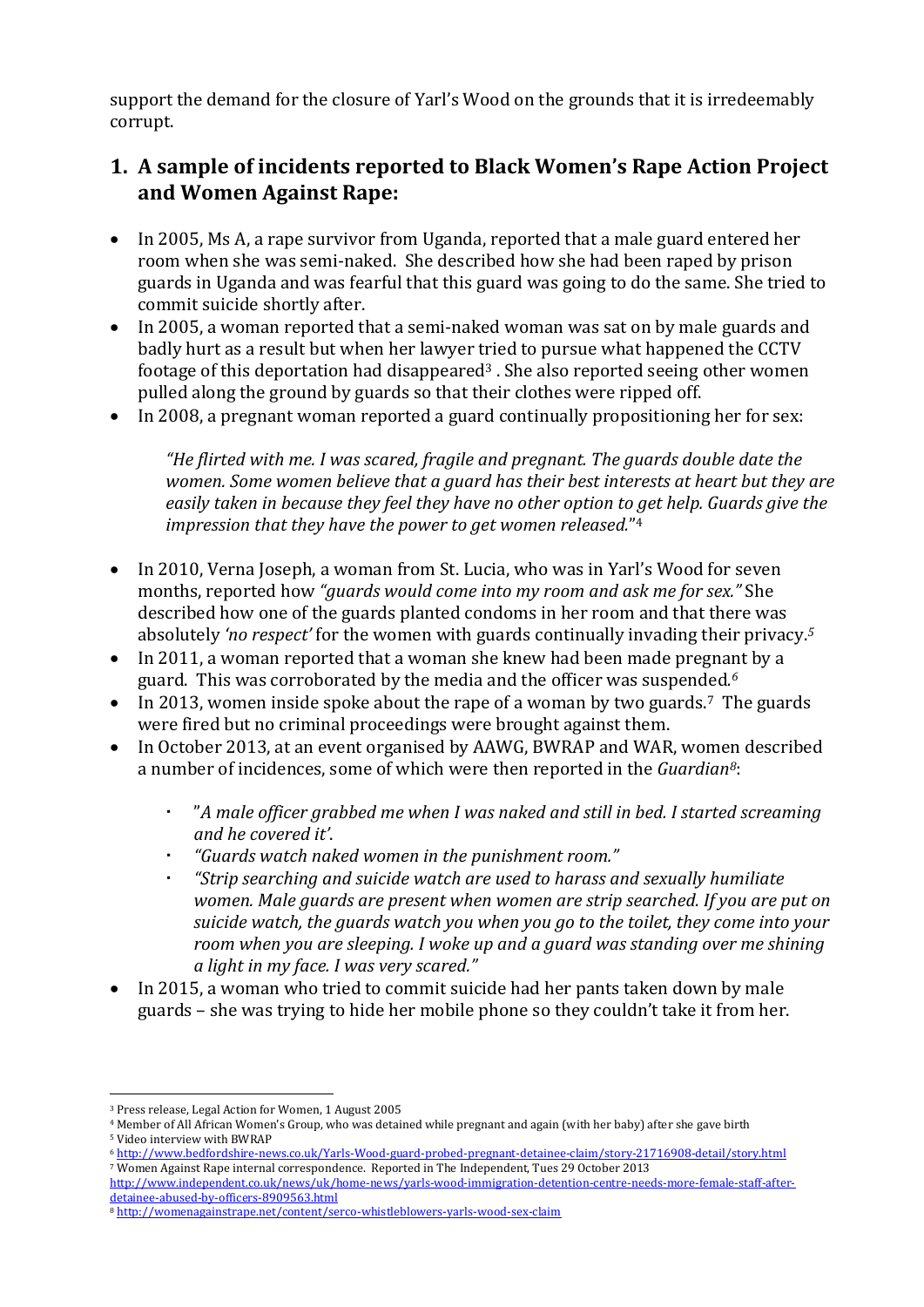Reports of sexual abuse and violence are often compounded by extreme racism from staff. The 2005 research mentioned above included reports from women detainees that guards called them "black monkeys" among other abuse.<sup>9</sup>

#### **2. In 2014, allegations of sexual abuse were corroborated in a report10 by the charity Women for Refugee Women which found:**

- $\bullet$  Of the 38 women interviewed, 33 alleged that guards had seen them in an "intimate" situation" including 13 who said a man saw them naked, 29 who said they were seen partially naked, 16 who said men saw them in the shower, and 14 who said men had seen them using the toilet (including one incident where a male guard came into the bathroom when a woman was changing her sanitary towel). Six women said that a member of staff had made a sexual suggestion to them and three said they were touched sexually.
- A woman who was raped before she arrived in the UK, said men coming into the room unannounced "*brought on all those memories*."
- One woman woke up to find a male guard in her room contrary to guidance from Her Majesty's Inspectorate of Prisons, which specifies that: "*Officers do not enter women's cells without knocking and waiting for a reply, except where there is an operational need.*"11

#### **3. Reports of rape and sexual abuse in Yarl's Wood have been picked up by the media.**

*The Guardian/Observer* journalist Mark Townsend did a series of reports<sup>12</sup> some based on interviews with former detainees who are members of the AAWG where women bravely spoke about what they had seen. Channel Four also covered the issue extensively. Reports from women detainees to these and other media outlets include:

- Sexual abuse by a healthcare worker against one woman on three separate occasions. He told her "she did not need medication but needed his penis" and held her hand and "*placed it on his penis and that he touched her vaginal area outside her clothes*".
- "There was a lot of flirting. Within two or three days the officers start to come on to them, *touching the younger ones. They started touching my bottom*."
- "*They made 'hand job' signs, saying, 'wow, you look nice.' They choose younger girls, the most vulnerable. They do whatever they want*."13
- "*Some of the women are succumbing to whatever they are being propositioned to do. Some of the guards are touching the women; the girls are being promised that they are going to get their freedom. They say things like: 'You better be nice to me if you want to get out of here.' They make funny gestures: one puts his finger in his mouth and winks at me*."

<sup>9 &</sup>quot;*A Bleak House in Our Times"* ibid 

<sup>10</sup> http://www.refugeewomen.co.uk/wp-content/uploads/2015/01/WRW\_IamHuman\_report-for-web.pdf

<sup>11</sup> Section 2.2 Respect HMIP: Expectations Version 1, 2014 http://www.justiceinspectorates.gov.uk/hmiprisons/wpcontent/uploads/sites/4/2014/02/final‐womens‐expectation\_web‐09‐14‐2.pdf 

<sup>12</sup> http://www.theguardian.com/uk‐news/2013/sep/21/sexual‐abuse‐yarls‐wood‐immigration

<sup>13</sup> http://www.theguardian.com/uk-news/2013/sep/14/yarls-wood-immigrant-sex-abuse-tanja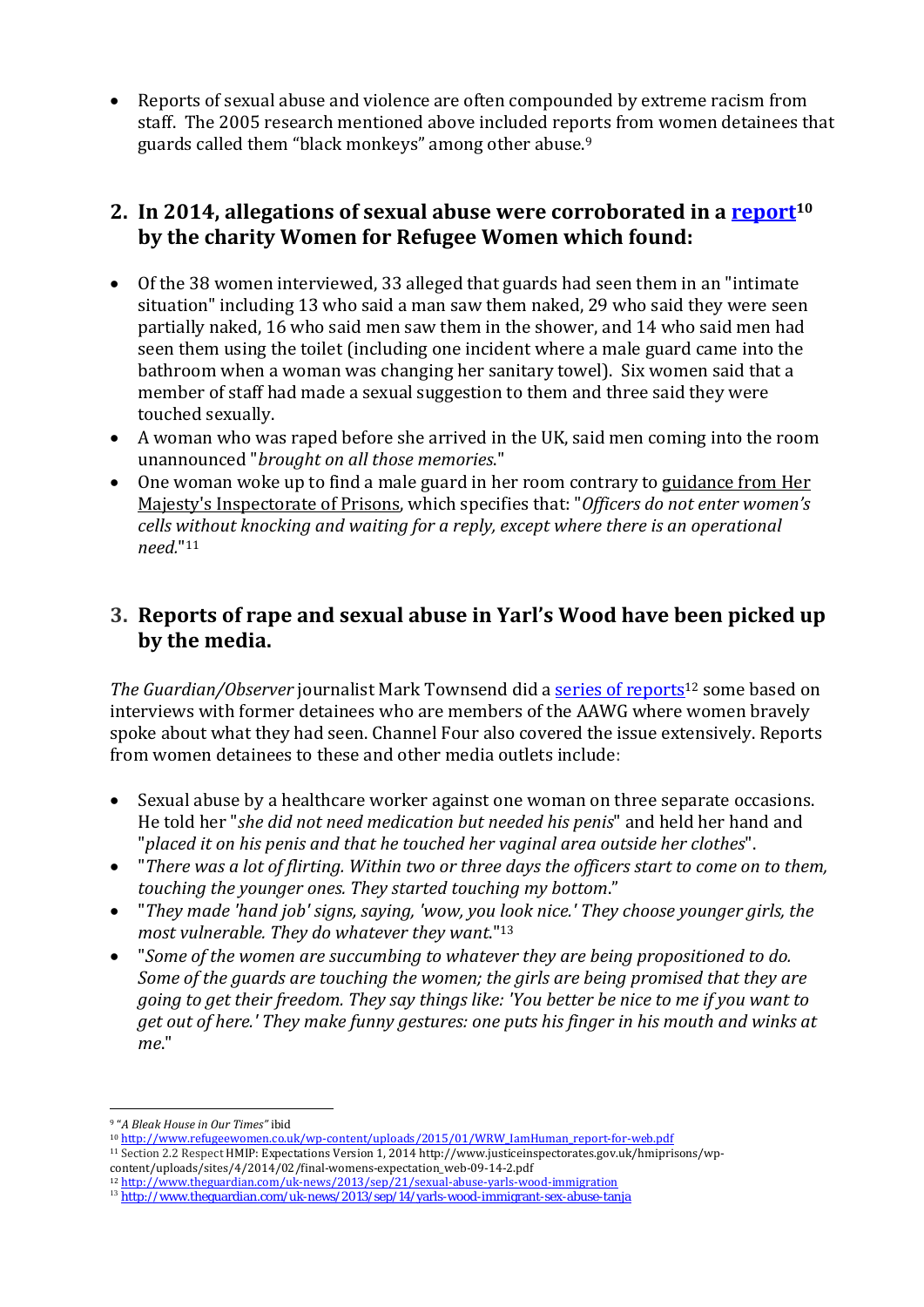- *"They give these ladies the impression that if you sleep with them they can help by putting in a word for you to be released or help with your case."*
- *"You find them coming in during the middle of the night when you are slee*ping. *I have been in bed lying down and someone has come into my room and I wake up and I am frightened. Why would a man be in my room at 2am*?"
- Undercover filming by Channel 4 News showed staff referring to inmates as "animals", "beasties" and "bitches". <sup>14</sup>

These media reports also documented:

- Guards responsible for sexual intimidation had remained in post for years with no disciplinary action taken against them: "*The woman from Lesotho alleges one guard who flirted with her in 2009 is still working there because a friend had complained to her about the same man when she was released from Yarl's Wood earlier this month."*
- That when women complained, they were deported or threatened with deportation: "*One woman who witnessed an alleged case of sexual misconduct was detained for deportation hours before a scheduled interview with police over the issue. Only when the Observer highlighted the deportation bid was she allowed to share evidence with officers*."15 *"Some of the officers said I was lying, they started giving me the cold shoulder. I didn't feel comfortable leaving my room for weeks. I felt very isolated and started self‐* harming." ... "They told me that they are going to take me to court about making the *complaint because there is no evidence."16*
- That a "*crackdown on immigration*" had made the situation worse because women inside the centre had become even more desperate to stay in the UK.
- That when Bedfordshire police were called to investigate one allegation of sexual abuse, "*instead of sending specialist sex abuse officers, they sent an ordinary constable*." They interviewed the victim for only 30 minutes, and according to the victim accused her of "*lying in order to stay in the country*".17 Allowing a police constable to classify a report of rape as false is a breach of basic investigating standards.<sup>18</sup>

#### **4. In 2014, reports of sexual abuse were corroborated by a whistleblower19, employed by Serco who described 'a culture of intimidation" and that:**

- A Serco guard sexually assaulted *"a particularly vulnerable detainee with profound psychological issues*". No action was taken against the guard and the woman was deported.
- *"Some women felt they had to flirt with staff to obtain everyday essentials such as toiletries."*
- *"A Serco female officer had told him of a 'blind spot' inside Yarl's Wood, which was not covered by CCTV and was a well‐known location for trysts and where an officer had previously made a woman detainee pregnant."*
- *" . . . officers would go in [to women's rooms] without knocking."*
- *"I remember thinking is that not the guy who abused that lady? What is he still doing here?"*

<sup>14</sup> http://www.channel4.com/news/yarls-wood-immigration-detention-removal-centre-undercover

<sup>15</sup> http://www.theguardian.com/uk-news/2014/may/17/serco-yarls-wood-asylum-centre

<sup>&</sup>lt;sup>16</sup> http://www.theguardian.com/uk-news/2013/sep/14/yarls-wood-immigrant-sex-abuse-tanja

<sup>17</sup> http://www.theguardian.com/uk-news/2014/may/17/serco-yarls-wood-asylum-centre

<sup>&</sup>lt;sup>18</sup> Report of Independent Review into the Investigation and Prosecution of Rape in London, by Dame Elish Angliolini June 2015.

<sup>19</sup> http://www.theguardian.com/uk‐news/2014/may/24/serco‐whistleblower‐yarls‐wood‐pressure‐immigration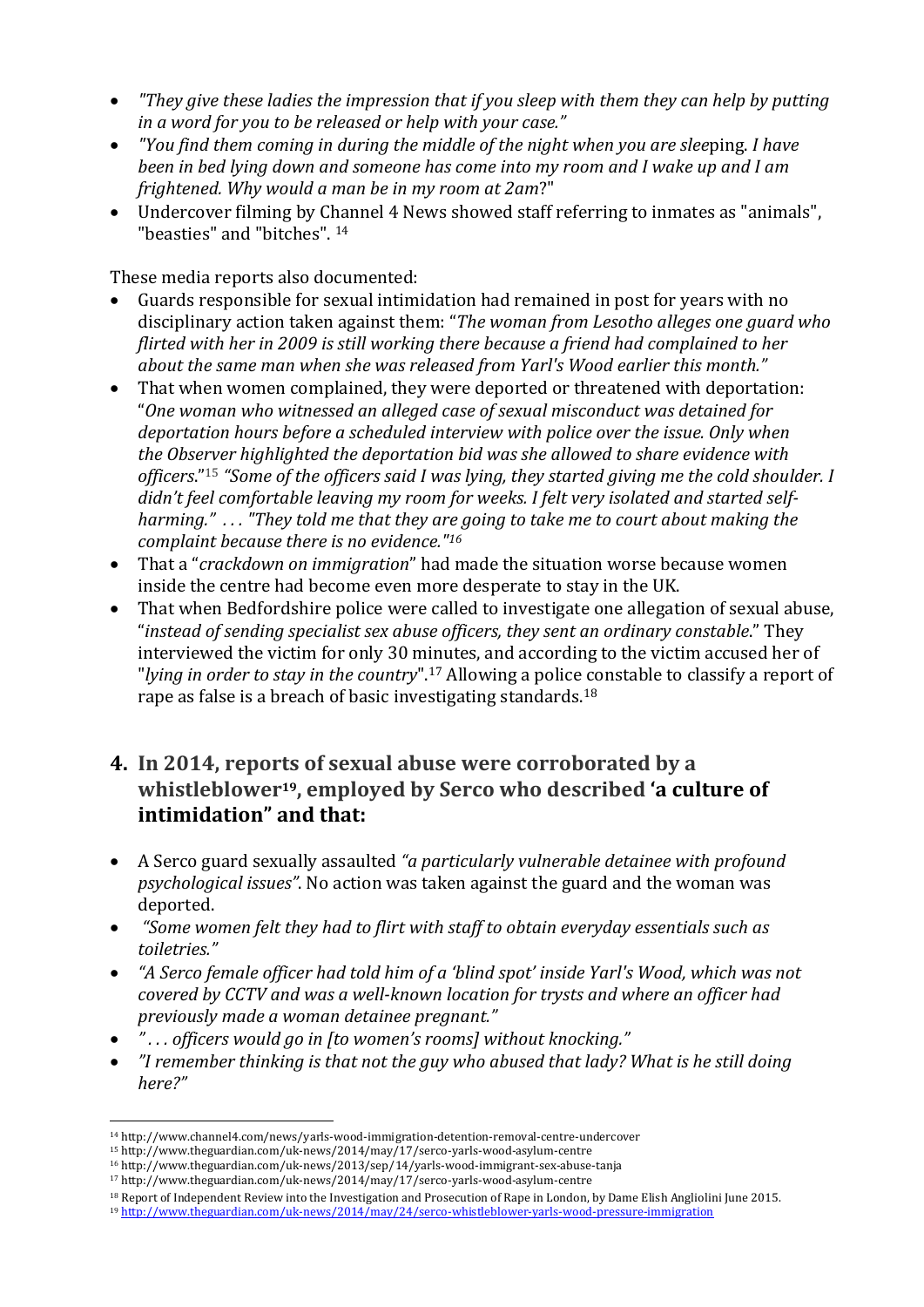*'There is a lack of safeguards with mental health problems and it is very concerning. There are vulnerable people in there and they are not being assessed properly. You do not put vulnerable people into a category B prison."* 

### **5. Response from Serco, the corporation that runs Yarl's Wood:**

- Despite claiming that sexual abuse in Yarl's Wood is not an "endemic" problem, in June 2014 Serco revealed it had dismissed 10 members of staff in relation to eight separate cases of sexual abuse over the last seven years.<sup>20</sup>
- In 2013, the company paid an undisclosed sum to a 29-year-old asylum seeker from Pakistan who claimed she was sexually assaulted three times by a Serco health worker between November 2010 and January 2011, although the company did not admit liability.
- In 2014, when the *Observer* printed allegations of a sexual assault Serco took a "characteristically aggressive stance", hired lawyers to demand the articles be amended.
- Serco took legal action to suppress an internal report<sup>21</sup> into one allegation of sexual abuse. The report was eventually released on the orders of a judge and showed that: Serco failed to properly investigate the victim's claims; that the female detention officer who believed the victim's account should "*be given advice and guidance to assist her in being more objective in the future and that she should not be making judgments without knowing* all *the facts*"; the victim's credibility was questioned on the grounds that she was taking action "*to thwart her removal directions*" and that her answers were "*very clinical and she didn't appear distressed*"; that the alleged perpetrator was described by investigators as "*family man with strong religious beliefs and would have a lot to lose*".
- After footage of guards racially abusing women detainees was shown on *Channel Four News*, Serco commissioned another investigation. This is being boycotted by some service and campaigning groups because of its lack of independence and credibility.
- In November 2014, the Home Office awarded Serco a  $E$ 70 million contract to run Yarl's Wood for another eight years. This contract must be rescinded.

# **6. Other injustices highlighted by campaigners include:**

Indefinite detention; the detention of traumatised, vulnerable women including those with severe mental health problems; inadequate and negligent healthcare; mothers and children separated from each other; the detained fast track which leaves no time for detainees to gather evidence of the persecution they suffered; poor or no legal representation exacerbated by legal aid cuts; private companies profiteering from detainees' work; violent deportations (most notably the recent killing of  $\lim_{x \to a} M(x)$ ). The systematic hostility, sexism, racism and discrimination faced by rape survivors has also been condemned. But calls for rape survivors who are seeking asylum to be afforded "*the same basic provisions as other survivors of this kind of horrifying violence*" ignore the reality of an appallingly low 6.7% conviction rate for reported rape when it is committed against women resident in the UK as well official indifference and cover up of rape in prisons.<sup>22</sup>

<sup>20</sup> http://www.channel4.com/news/yarls-wood-women-watched-male-guards-immigration-detention

<sup>&</sup>lt;sup>21</sup> http://www.theguardian.com/uk-news/2014/may/17/serco-yarls-wood-asylum-centre

<sup>&</sup>lt;sup>22</sup> "Ministers urged to investigate prison rape", September 2014, http://www.howardleague.org/prison-rape/